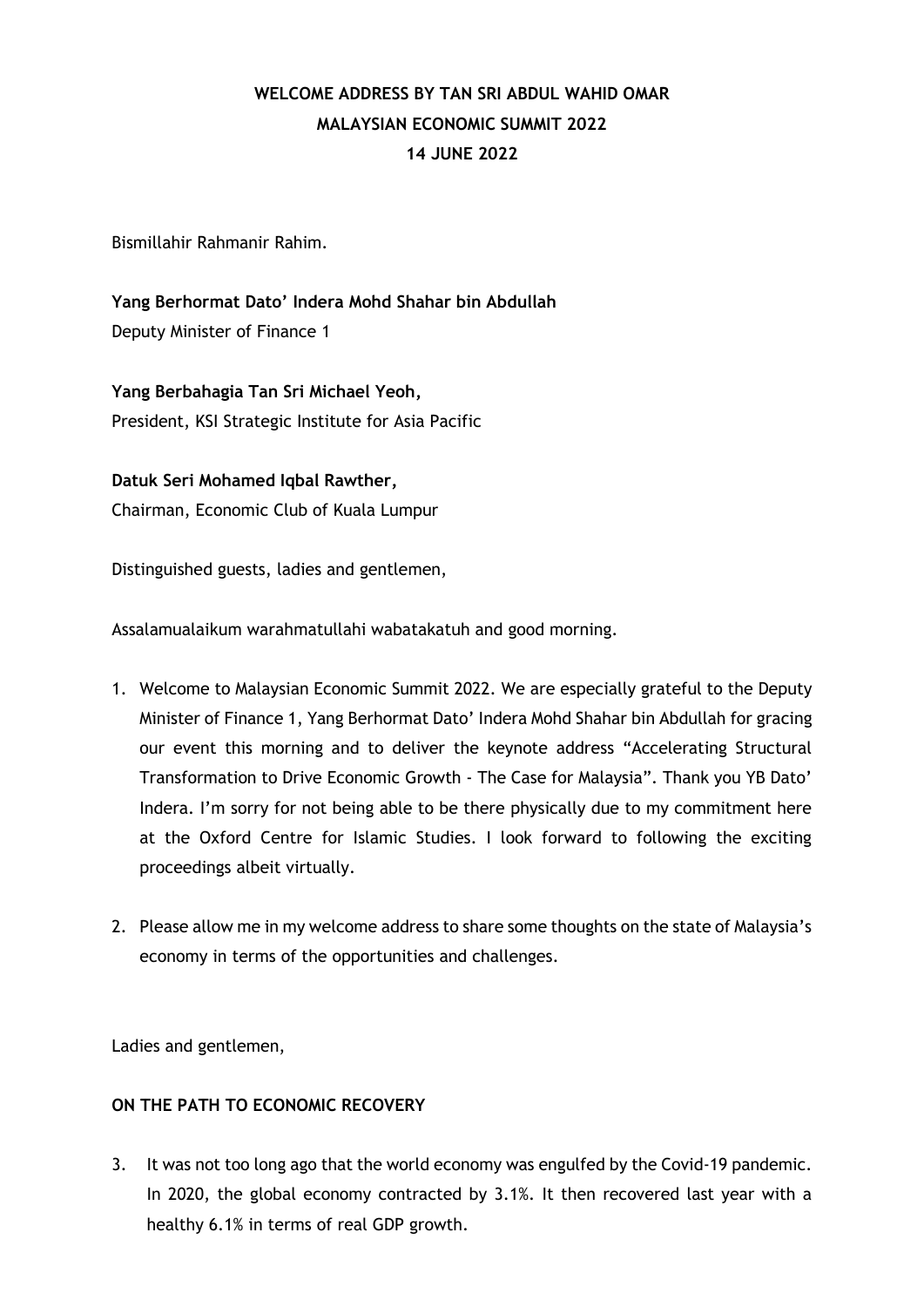- 4. Malaysia, like most countries, had to contain the pandemic through lockdowns and as a result, the economy contracted by 5.6% in 2020 before growing 3.1% last year. For this year 2022, Bank Negara Malaysia forecasts economic growth to be between 5.3% and 6.3% whilst The World Bank projects the economy to grow by 5.5% this year. It is important to note that these forecasts have been downgraded, underscoring the uncertainties within and beyond the country.
- 5. The good news is that Malaysia's economy seems to be on the path of recovery, corresponding with the reopening of the economy. The economy exceeded expectations as it recorded a 5% GDP growth rate in the first quarter this year.
- 6. From a sectoral perspective of the economy, the services sector which contributes 57% to our GDP – only recovered in the second half of 2021, recording 1.9% growth last year. Even before the pandemic, this sector began plateauing in 2019 and its future trajectory is uncertain. Nonetheless, other sectors, particularly manufacturing, have rebounded strongly with 9.5% growth last year.
- 7. I believe there are a number of factors to be optimistic of Malaysia's growth outlook. Firstly and most importantly, Malaysia has entered the endemic phase with the relaxation of pandemic control measures and reopening of international borders. This will likely give a boost to the economy with higher mobility for economic activities. Evidently, the traffic congestion is worse than before the pandemic.
- 8. The endemic phase is likely to contribute to the revival of Malaysia's tourism industry. According to the Department of Statistics Malaysia, the tourism industry supports 3.5 million jobs. During the border closures following the pandemic, tourist arrivals and tourism receipts plunged by more than 80% in 2020. The reopening of international borders, especially with Singapore bodes well for the industry.
- 9. The high vaccination rate with close to 80% of the population being vaccinated with two doses is another important factor. This compares favourably against ASEAN's rate of 60%. Even as the number of daily Covid-19 cases increased following the recent festivities and holidays, the number of Covid-19 deaths remained low. Our healthcare system is not under tremendous pressure as it was in the past two years.
- 10. In addition, sound government policy has provided economic relief and support for the people and businesses. These measures include employment incentives, cash transfers and subsidies. As a result, the unemployment rate has significantly declined from a peak of 5.3% in May 2020 to 4.1% last month in May 2022. With more jobs, there will be more spending that will drive private consumption. The Business Confidence Indicator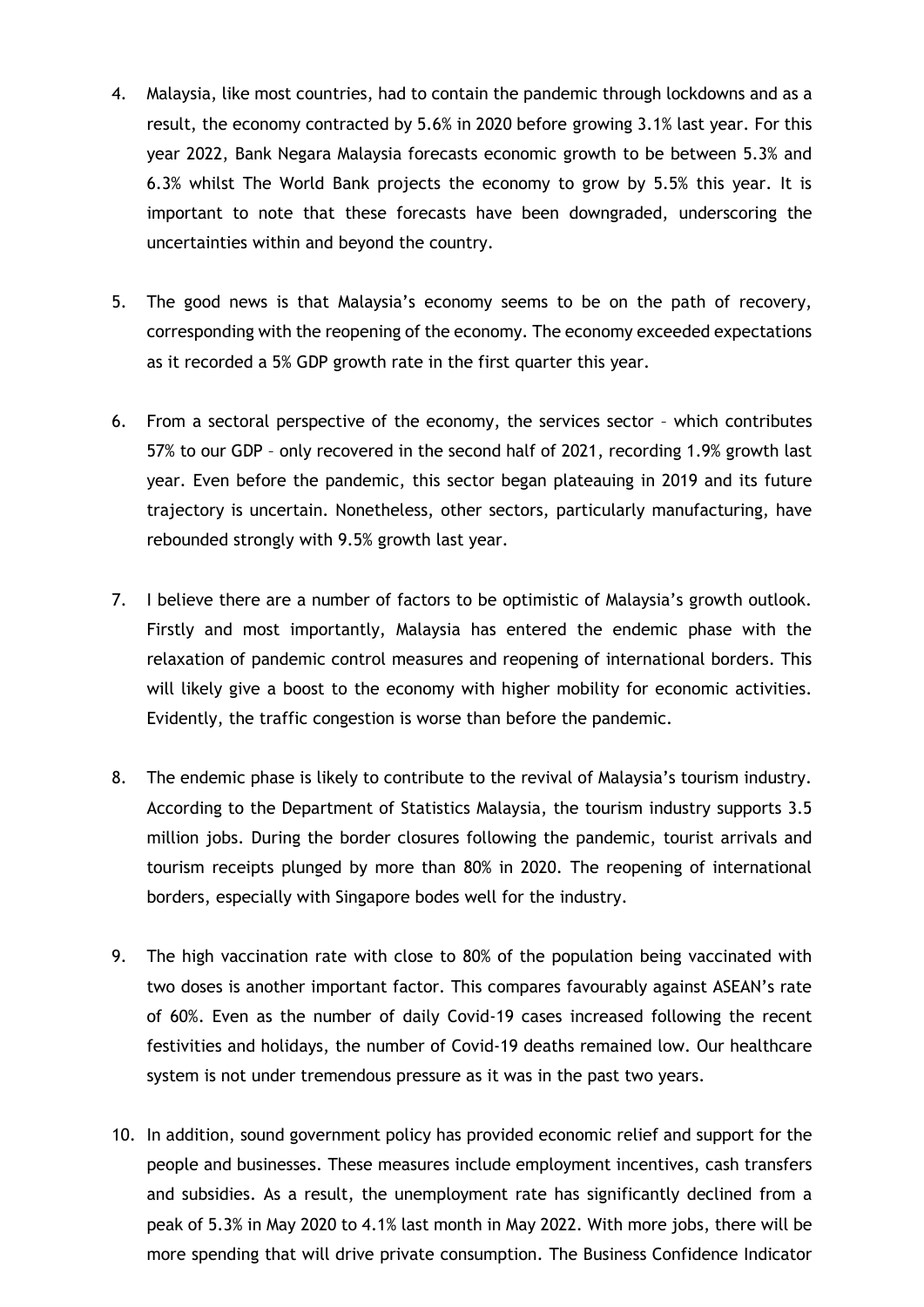published by the Department of Statistics Malaysia in February 2022 showed that economic activities are expected to increase. It bodes well for the economic revival.

- 11. It is also worth mentioning that Malaysia remains an attractive destination for foreign investors. Our foreign direct investment doubled to RM24.7 billion credit inflow in the fourth quarter of 2021 from the fourth quarter of 2020. The total approved investments in 2021 amounted to RM306.5 billion with FDI accounting for 68.1%.
- 12. Speaking of policy, the Ministry of Finance's recent release of their second Pre-Budget Statement in preparation for the 2023 Budget is a welcome step. It outlines key priorities including reinforcing the post-Covid recovery, strengthening economic and fiscal resilience and driving more inclusive and sustainable development. I believe YB Dato' Indera will shed more light on this.
- 13. The figures that I mentioned mean that there is much to be optimistic of our economic future. Our economic fundamentals are sound. We have turned the corner against the pandemic and we are well on our way to a recovery. However, we must be clear- eyed about the challenges on the horizon.

Ladies and gentlemen,

## **DOMESTIC AND GLOBAL CHALLENGES ON THE HORIZON**

- 14. If there is upside, there will be downside. We must consider domestic and global challenges that will affect the Malaysian economy. Geopolitical risks threaten our recovery. The conflict in Ukraine and the economic sanctions on Russia have created uncertainties. It has exacerbated the supply shocks in commodities such as crude oil, natural gas, wheat and sunflower oil. Ukraine and Russia are major exporters of some of these commodities. As a result, the supply shocks have driven up the prices of food commodities.
- 15. Malaysia has had to contend with these inflationary pressures. Our annual Consumer Price Index went from -1.2% in 2020 to 2.5% in 2021. The inflation rate will continue to rise this year. Inflation has been driven by significant increases in transportation and food costs. Food prices have increased between 3.6% and 4.0% in the first quarter of this year.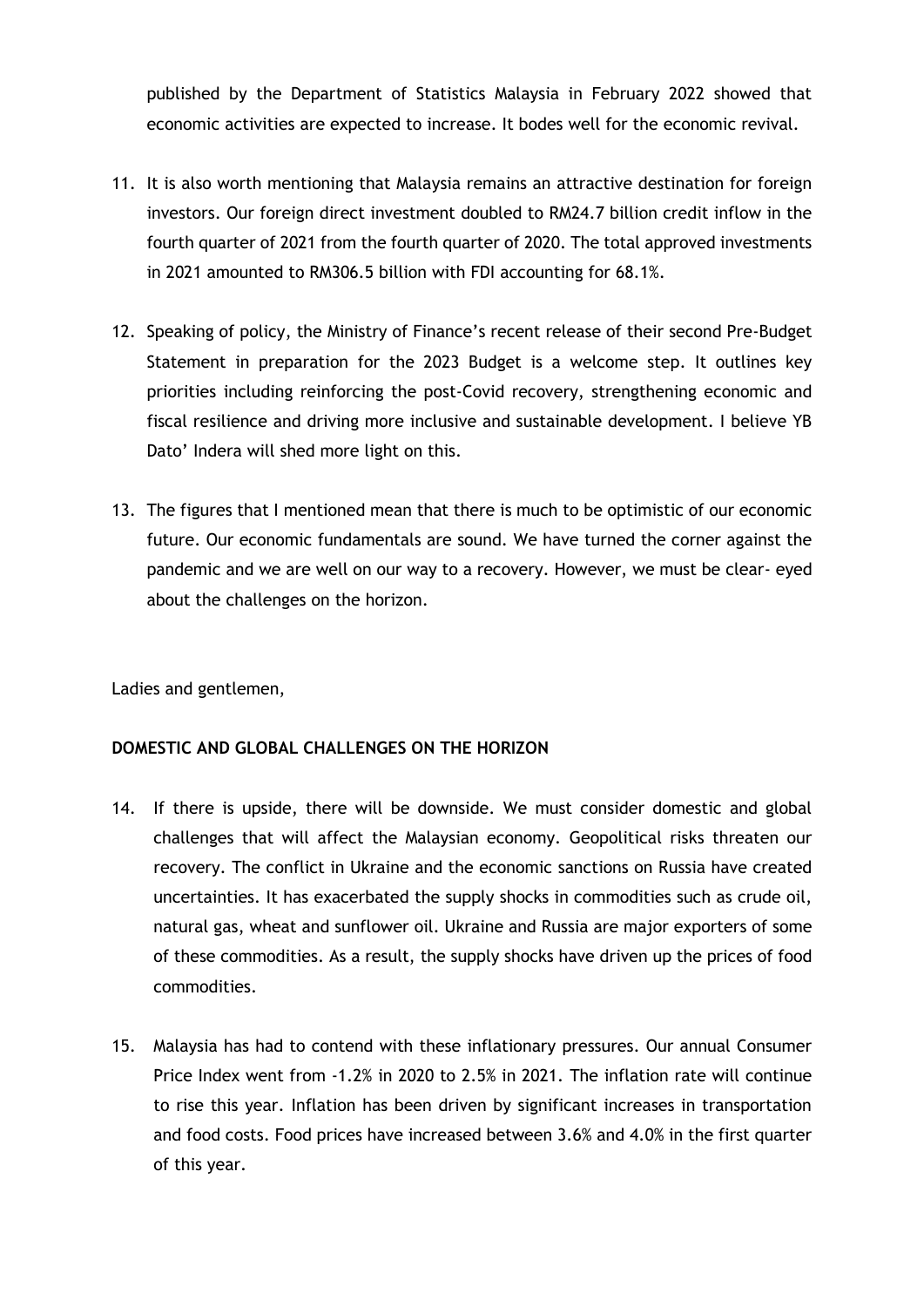- 16. Fortunately, the government's fuel subsidy has kept a lid on further increases on fuel cost. The gap between subsidised and non-subsidised fuel products is staggering. To give an idea, in the first week of June, the price of RON95 is RM2.05 per litre whereas that of RON97 is RM4.70 per litre.
- 17. The fuel subsidy is a double-edged sword because while it keeps inflation down, the government's fiscal space will shrink. The Minister of Finance recently mentioned that the government's annual subsidy may double to RM71 billion this year. According to the Ministry of Finance, the government's debt-to-GDP ratio stood at 63.3% in June 2021 against the 65% threshold set by the parliament. Unless the limit is raised, fiscal resources from additional borrowings could be limited.
- 18. Another major domestic issue is the political uncertainties that have afflicted the country since the last general election. The one question on the minds of many people is when will the next general election be held? Thus far, the indications have not been forthcoming. This issue weighs heavily on the market sentiments.
- 19. The economic boost from the endemic phase may be neutralised by the adverse global developments such as the conflict in Ukraine, China's Covid 19 lockdown and the inflationary pressures. The short-term goal of economic stabilisation should focus on supporting domestic demand and addressing the impact of imported inflation from weaker exchange rates and higher fuel prices. Bank Negara Malaysia has recently raised the overnight policy rate to 2% last month and has room to address the creeping inflation.

Ladies and gentlemen,

## **CAUTIOUSLY OPTIMISTIC ABOUT THE WAY FORWARD**

- 20. I have laid out the opportunities and challenges. I am excited to hear from the four panels (including the 'heavyweight' economists) on various economic challenges from structural issues to economic outlook.
- 21. As always, I am cautiously optimistic that Malaysia will be able to overcome these challenges if we Malaysians were to come to come together, be constructive and do what we can in our respective role. Malaysia has weathered similar crises of the past including the 1997 Asian Financial Crisis, 2008 Global Financial Crisis and 2015 Stock Market Turbulence. Obviously, there were different factors and will require different